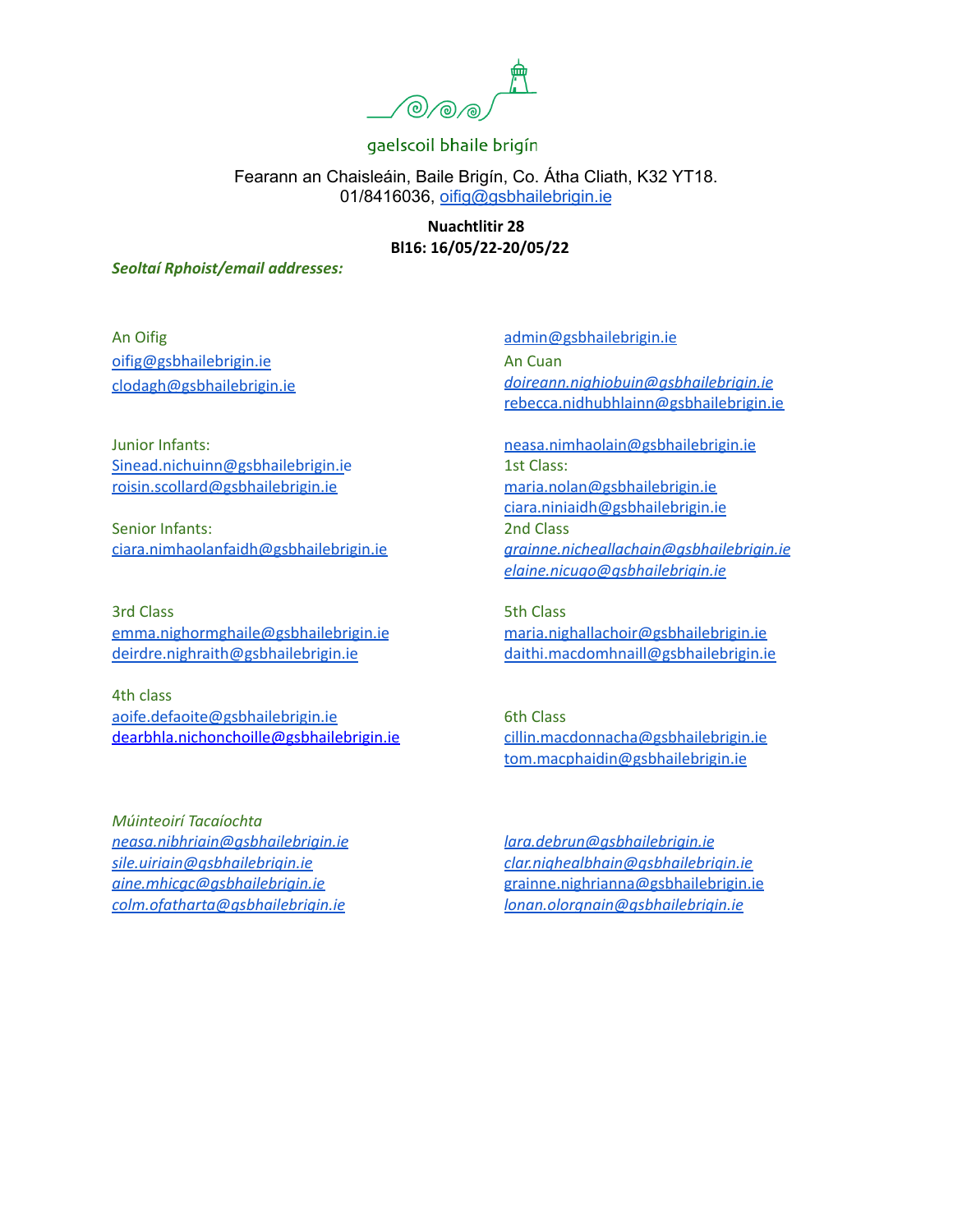

# Fearann an Chaisleáin, Baile Brigín, Co. Átha Cliath, K32 YT18. 01/8416036, [oifig@gsbhailebrigin.ie](mailto:oifig@gsbhailebrigin.ie)

# **Nuachtlitir 28 Bl16: 16/05/22-20/05/22**

# *Páirceáil/Parking*

Iarraim oraibh aris a bheith cinnte nach mbaintear úsáid as na háiteanna pairceála míchumais muna bhfuil an cárta gorm ag léiriú go bhfuil tú i dteidéal é a úsáid agat. Tá na spásanna seo ann dóibh le míchumas, rud a chruthaíonn deacrachtaí dóibh rochtán a fháil ar an scoil. Muna bhfuil míchumas agat níor cheart go mbainfí úsáid as na spásanna seo. Tá fógraí nua ag teacht agus tá teagmháil déanta leis na Gardaí mar gheall air seo. Tá i gceist acu teacht chun na scoile chun maoirseacht a dhéanamh air seo.

I would remind everyone that unless you have a disabled parking permit you are not to park in the disabled parking spaces. These places are reserved for those with a disability. When they cannot be used by those with a disability it creates extra challenges and difficulties for those living with a disability and they often cannot then access the school. We are awaiting new signage and we have been in contact with the Gardaí. They intend to visit the school to monitor this.

# *Suirbhé do thuismitheoirí/ Survey For Parents*

Leis seo gheobhaidh tú nasc chuig suirbhé frithbhulaíochta. Bheadh muid buíoch dá bhféadfadh le tuismitheoir amháin ó ghach teaghlach an suirbhé a líonadh. Ní thógfaidh sé níos faide ná 5/10 nóiméad é a líonadh.

*Please find below a link to an anti-bullying survey. We would be grateful if one parent from each household could complete this survey. It will not take longer than 5/10 minutes to complete.*

*[https://docs.google.com/forms/d/e/1FAIpQLSesuYT9yUUY0jKiigIRJG208k-F4G1CuYCM\\_ws10hFP](https://docs.google.com/forms/d/e/1FAIpQLSesuYT9yUUY0jKiigIRJG208k-F4G1CuYCM_ws10hFPDVP2Jw/viewform?vc=0&c=0&w=1&flr=0) [DVP2Jw/viewform?vc=0&c=0&w=1&flr=0](https://docs.google.com/forms/d/e/1FAIpQLSesuYT9yUUY0jKiigIRJG208k-F4G1CuYCM_ws10hFPDVP2Jw/viewform?vc=0&c=0&w=1&flr=0)*

*Scoil Dúnta/ School Closed*

*Meabhrú nach mbeidh an scoil ar oscailt Dé hAoine na seachtaine seo, 20 Bealtaine.*

*A reminder that the school will not be open this coming Friday, 20th May.*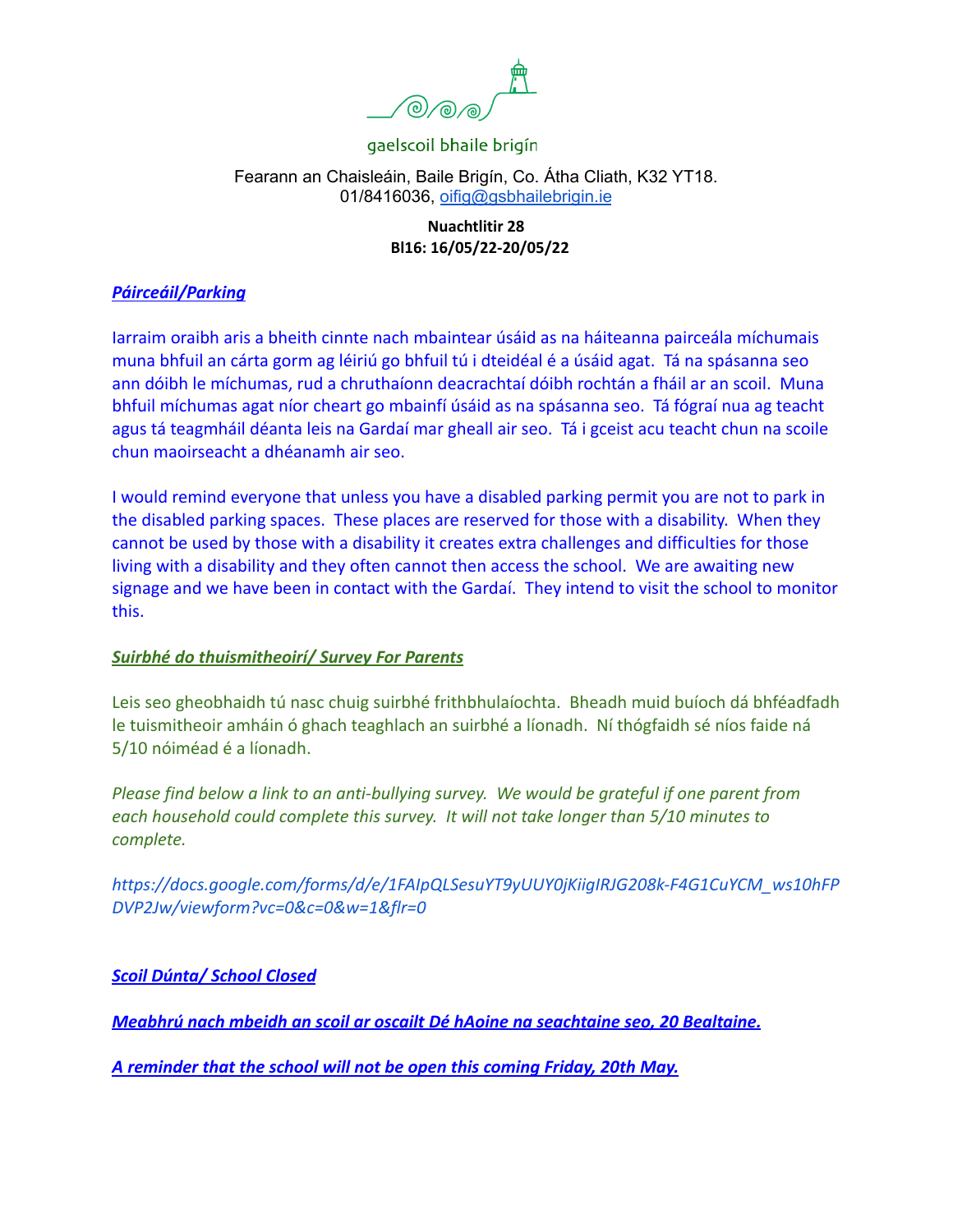

# Fearann an Chaisleáin, Baile Brigín, Co. Átha Cliath, K32 YT18. 01/8416036, [oifig@gsbhailebrigin.ie](mailto:oifig@gsbhailebrigin.ie)

# **Nuachtlitir 28 Bl16: 16/05/22-20/05/22**

#### *Turais Scoile 2022/ School Tours*

Tá eolas faoi thurais scoile 2022 luaithe thíos. Tá na ceadúnais ar fáil ar Aladdin. Tá gach eolas orthu faoi na turais. Má tá deachracht ar bith agat le Aladdin a úsáid, déan teagmháil le hAisling agus beidh sí in ann cabhrú leat. Is féidir airgead a íoc píosa ar phíosa.

Below please find details of school tours 2022. Permission slips are available on Aladdin. These have all information regarding the tour on them. If you are having trouble accessing Aladdin, contact Aisling and she will be happy to help you. Payment can be made in instalments of €5 or more via Aladdin.

| Rang                              | Dáta                              | Áit                                 | Costas (le híoc ar<br>Aladdin) |
|-----------------------------------|-----------------------------------|-------------------------------------|--------------------------------|
| Naíonán Bheaga &<br>Naíonán Mhóra | 14/06/22                          | <b>Red Mountain Open</b><br>Farm    | €17                            |
| Rang a 1                          | 08/06/22                          | <b>Mellowes Adventure</b><br>Centre | €21.50                         |
| Rang a 2                          | 15/06/22                          | <b>Celtic Adventure</b><br>Centre   | €27                            |
| Rang a 3                          | 20/06/22 *note<br>change of date  | Bounce & Beyond                     | €30                            |
| Rang a 4                          | 16/06/22                          | <b>Zipit Forest</b><br>Adventures   | €28.50                         |
| Rang a 5                          | 16/06/22                          | <b>Celtic Adventures</b>            | €27                            |
| Rang a 6                          | 14/06/22 * note<br>change of date | Flynn Adventure Pk                  | €33                            |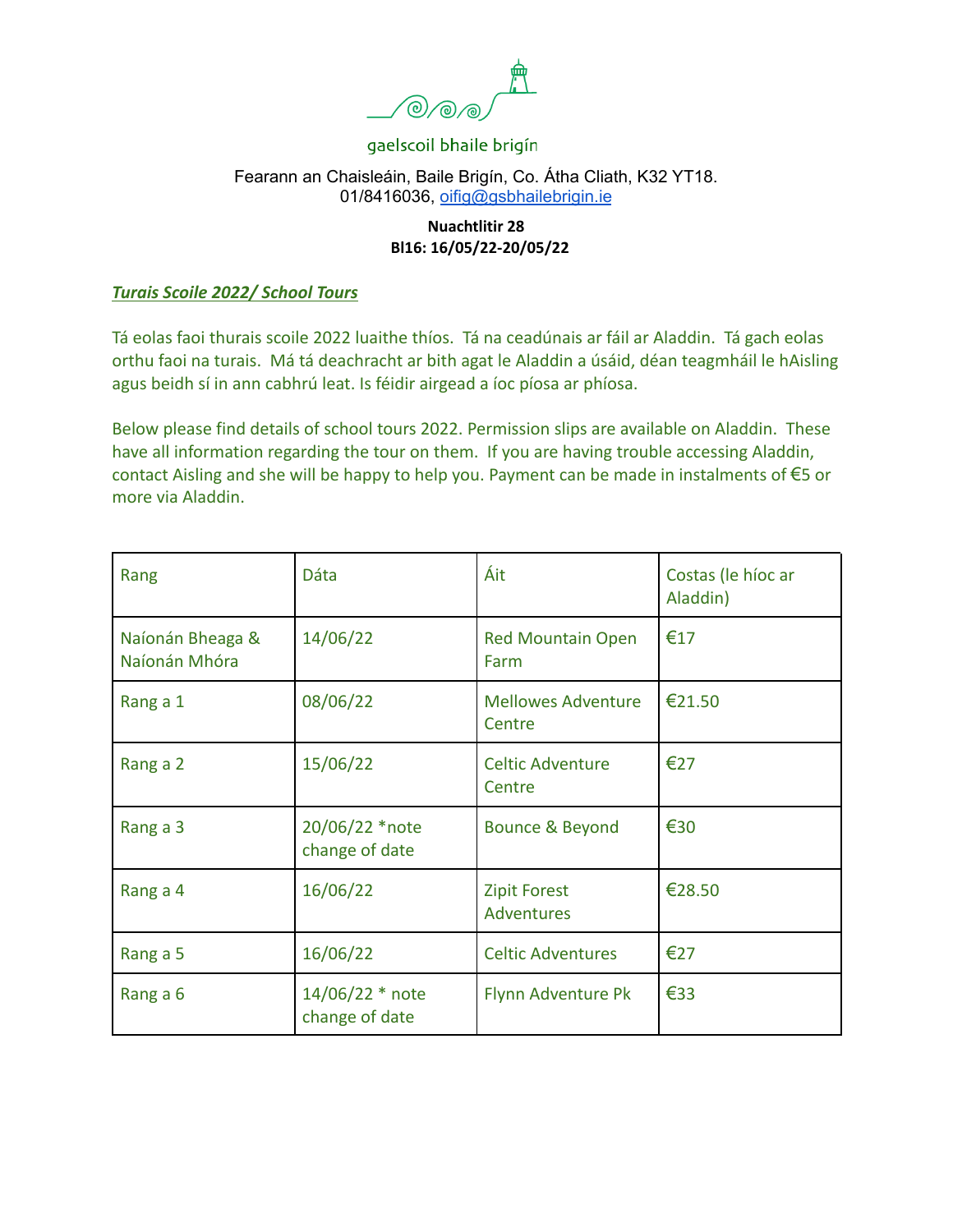

## Fearann an Chaisleáin, Baile Brigín, Co. Átha Cliath, K32 YT18. 01/8416036, [oifig@gsbhailebrigin.ie](mailto:oifig@gsbhailebrigin.ie)

# **Nuachtlitir 28 Bl16: 16/05/22-20/05/22**

# *Lá an aeir úir/ Fresh Air Day*

Os rud é go mbeidh an scoil dúnta Dé hAoine, d'iarrfaimis ar dhaltaí agus tuismitheoirí páirt a ghlacadh sa feachtas seo Déardaoin ina áit.

*As the school will be closed on Friday, we would ask that pupils and parents take part in this initiative on Thursday instead.*

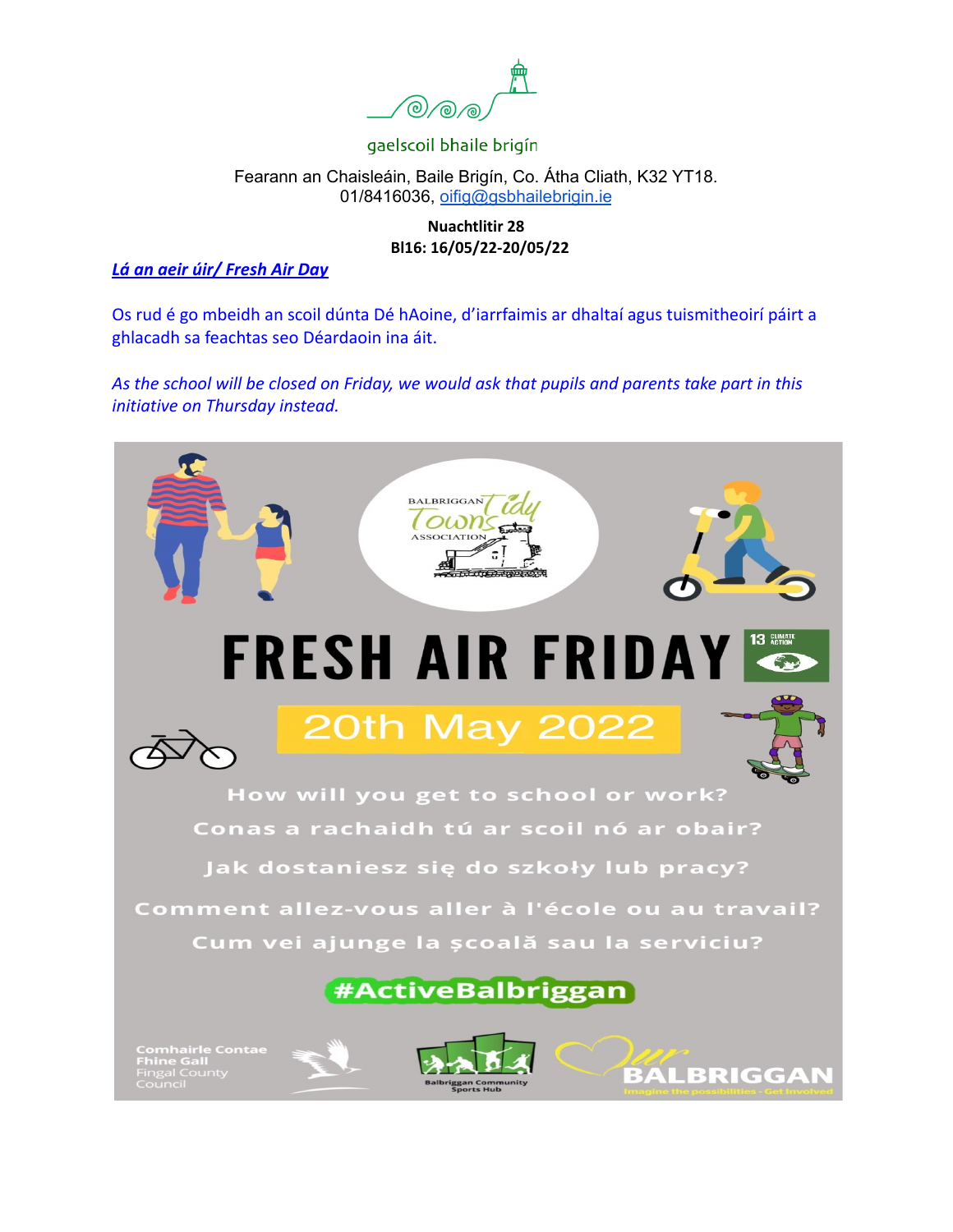

#### Fearann an Chaisleáin, Baile Brigín, Co. Átha Cliath, K32 YT18. 01/8416036, [oifig@gsbhailebrigin.ie](mailto:oifig@gsbhailebrigin.ie)

#### **Nuachtlitir 28 Bl16: 16/05/22-20/05/22**

# *An Chéad Chomaoineach/ First Holy Communion*

Beidh cleachtadh ar siúl sa séipéal ar an 24 agus 26 Bealtaine. D'iarrfaimis oraibh cinntiú go bhfuil do pháiste ar scoil na laethanta seo. Déan cinnte freisin go bhfuil uachtar gréine orthu agus cóta báistí leo mar go mbeidh siad ag siúl ann leis na múinteoirí.

Beidh searmanas an Chomaoinigh ar siúl Dé hAoine 27 Bealtaine @ 11rn. Beidh cead ag gach teaghlach ochtar a bheith i láthair leo, an páiste atá ag déanamh an Chomaoinigh san áireamh. Ní bheidh spás don méid seo daoine sa sraith a bheidh leagtha amach. Mar sin, beidh ar roinnt daoine suí in áit éigin eile sa séipéal. D'iarrfaimis oraibh gan suí in aon sraith atá leagtha amach do theaghlach eile. Níl aon chead físeán nó íomhá a ghlacadh le linn an tsearmanais. Beidh deis ann grianghraf a ghlacadh ar an altóir nuair atá an searmanas críochnaithe.

Dóibh siúd nach bhfuil ag glacadh páirte beidh múinteoir ar scoil an lá sin chun obair leo. Má chinneann clann gan páiste a chur ar scoil an lá sin, tá sé sin go breá freisin.

Beidh na griangraifeadóirí anseo Dé Luain 30 Bealtaine. Tosóidh siad @9rn le grianghraf ranga. Tá fáilte roimh dhaltaí rang a 2 nach bhfuil ag déanamh an Chomaoinigh a gcuid éadaí féin a chaitheamh an lá sin. Cuirfidh Coiste na dTuistí sólaistí ar fáil do rang a 2 an lá seo. Beidh fáilte roimh dhaltaí rang a 2 dul abhaile tar éis na grianghraif más mian leo.(ní gá) Beidh ar thuistí nóta a chur ar Aladdin nó iad a shíniú amach ag an oifig roimh dóibh dul abhaile. Rachaidh téacs amach nuair atá na griangraifeadóirí beagnach réidh. (thart ar 11rn)

*A practice will take place in the church on 24th & 26th May. Please ensure that your child is in school on these days. Please also make sure that all children are wearing sun cream and have a raincoat with them as they will be walking with the teachers.*

*The Communion ceremony will take place on Friday 27 May @11am. Each household may bring eight people to the church, to include the child presenting for Communion. There will not be space for everyone in the allocated pew, therefore some people will have to sit elsewhere in the church. Please do not sit in a pew allocated to another family. Videoing and photography is not permitted during the ceremony. There will be an opportunity to take some photos on the altar after the ceremony has ended.*

*For those who are not participating in the ceremony, there will be a teacher available in school to work with them for the day. If any family decides to keep their child at home on the day, that is not a problem.*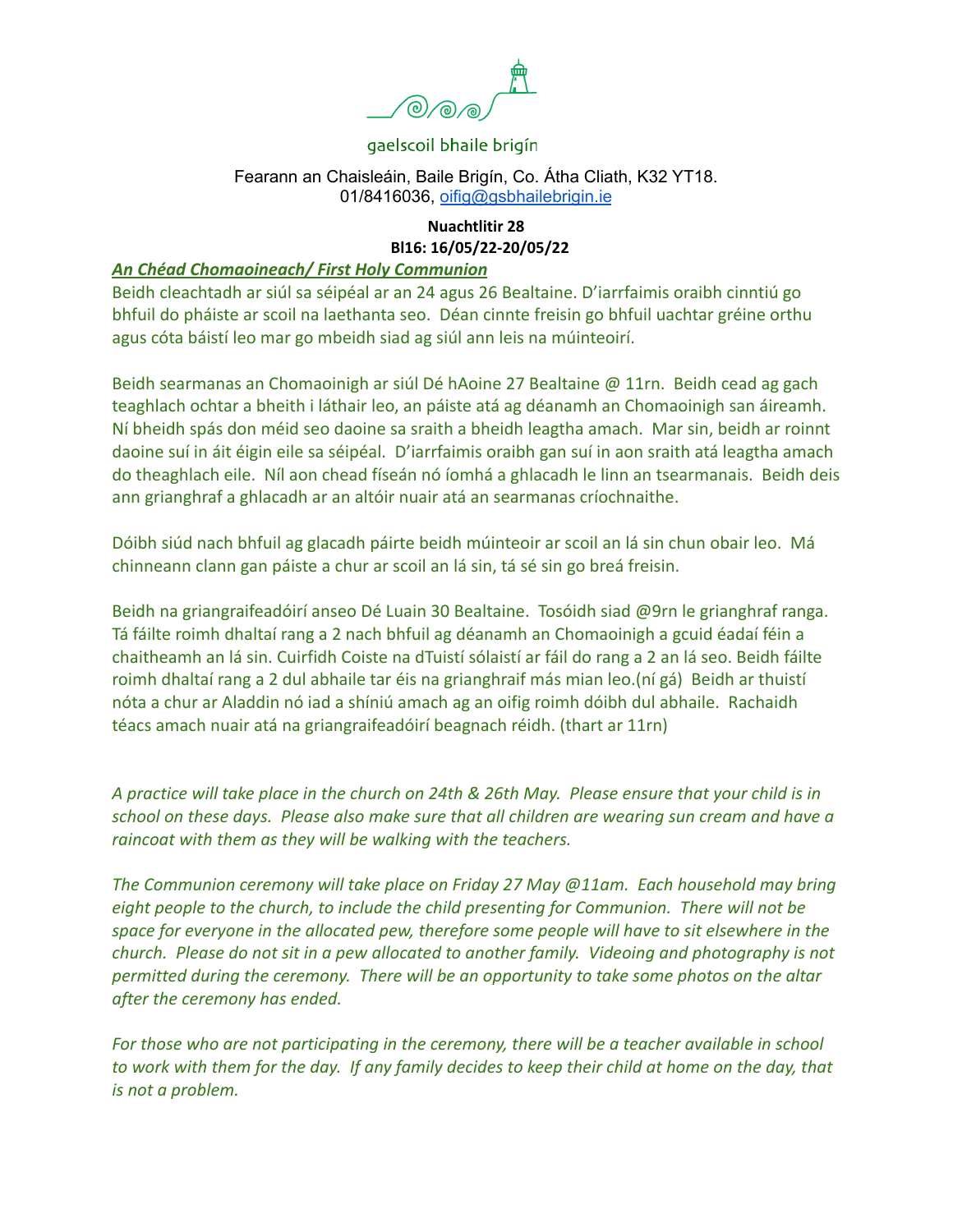

## Fearann an Chaisleáin, Baile Brigín, Co. Átha Cliath, K32 YT18. 01/8416036, [oifig@gsbhailebrigin.ie](mailto:oifig@gsbhailebrigin.ie)

#### **Nuachtlitir 28 Bl16: 16/05/22-20/05/22**

*The photographers will be here on Monday 30th May. They will start with the class group photo at 9am. Pupils in 2nd class who are not making their communion are welcome to wear their own clothes to school on this day. Coiste na dTuistí will provide some treats for rang a 2 on this day. 2nd class pupils are welcome to go home after the photos if they wish to. (they don't need to) Parents will need to put a note on Aladdin or sign their child out at the office before going home early. A text message will be sent out when the photos are nearly finished. (approx 11am)*

#### *Scrúduithe Caighdeánaithe/ Standardised assessments*

Beidh na scúduithe ar siúl ar 17, 19, 24, 26 Bealtaine le haghaidh daltaí rang 1-6. Déan cinnte go bhfuil do pháiste ar scoil na laethanta seo. Ní bheidh an scoil in ann freastal ar dhaltaí atá as lathair de bharr laethanta saoire. Má tá do pháiste tinn ar aon chuid den laethanta seo, déanfaimid ár ndícheall freastal orthu. Tabhair faoi deara go mbeidh athrú ar na dátaí le haghaidh daltaí rang a 2. Chuaigh téacs amach leis an t-eolas seo air.

*The tests will take place on 17th, 19th, 24th, 26th May for pupils in 1st-6th class. Ensure that your child is in school on these days. We cannot accommodate pupils who are absent due to holidays. If your child is ill on any of these days, we will try to accommodate tests on another date. Please note that there will be a change in these dates for 2nd class only. This information has gone out via text/Aladdin.*

#### *Club na Naíonán/ Infant Club*

Tá an bille ar fáil anois ar Aladdin do Bhealtaine agus Meitheamh. Is féidir an bille seo a íoc píosa ar phíosa ach d'iarrfaimis go mbeidh sé glanta faoin 27 Meitheamh.

*The bill for the infant club for May and June is now available on Aladdin. This can be paid in instalments but we ask that it be cleared by 27th June.*

*COVID- 19 Cathain le fanacht sa bhaile ón scoil/COVID-19 When to stay home from school* Má tá COVID-19 ar do pháiste (PCR nó antigéin dearfach)

● Má tá aon chomharthaí COVID-19 ar do pháiste

*Your child cannot attend school in the following circumstances:*

- *● If your child has COVID-19 (Positive PCR or antigen)*
- *● If your child has any symptoms of COVID-19.*